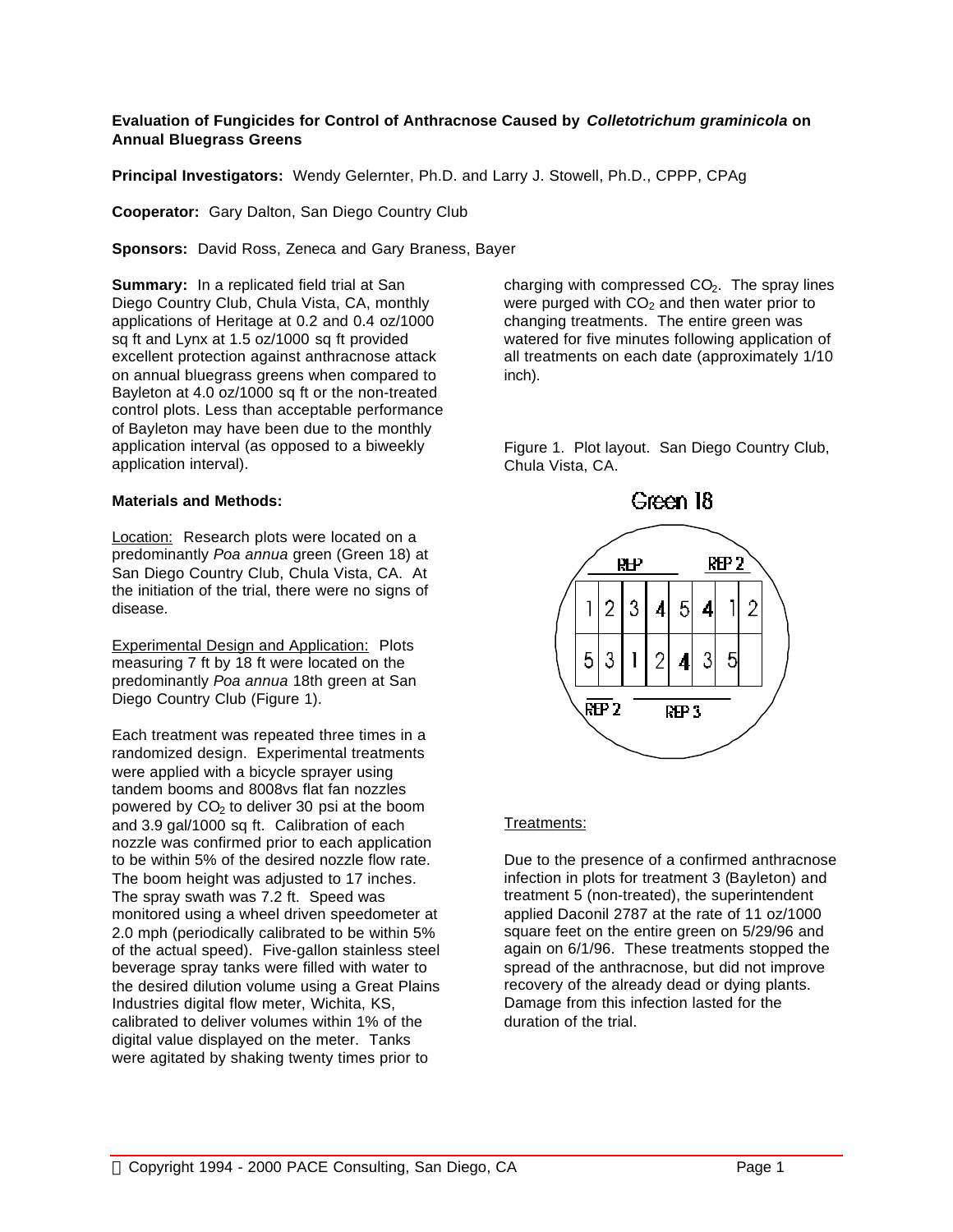| TRT# | <b>PRODUCT</b> | <b>RATE/1000 SQ FT</b> | <b>TIMING</b>        |  |  |
|------|----------------|------------------------|----------------------|--|--|
|      | Heritage 50 WG | 0.2 oz                 | 4/22, 5/20, and 6/17 |  |  |
| 2    | Heritage 50 WG | 0.4 oz                 | Same as above        |  |  |
| 3    | Bayleton 25    | 4.0 oz                 | Same as above        |  |  |
| 4    | Lynx 25 DF     | 1.5 oz                 | Same as above        |  |  |
| 5    | Non-treated    |                        |                      |  |  |

# Evaluations:

Identification of disease organisms was carried out by microscopic examination of 5 turf samples per plot. These samples were taken with a 3/8" soil probe whenever gross disease symptoms were observed in experimental plots.

Turfgrass quality ratings were conducted at 7 - 14 day intervals. Turfgrass quality ratings were estimated visually taking into account the color and density of the poa stands, with 0 representing dead turf, and 9 representing the best possible quality turfgrass. In almost all cases, turfgrass quality was directly correlated with the incidence and severity of anthracnose infection.

Data was subjected to analysis of variance, and treatment means separated using Fisher's LSD, where P<0.05 (data print-out attached).

#### **Results and Discussion:**

Identity of causative organism: Anthracnose infection was confirmed in non-treated and Bayleton plots on 5/23/96 by microscopic observation of the foliage and crowns that revealed acervuli, setae and lunate hyaline conidia that are typical for *Colletotrichum graminicola*. Active disease was not detected on any subsequent sampling dates.

#### Impact of tournament preparations:

Preparations for tournaments held at the golf course on 5/13 and 5/20 resulted in symptoms of turfgrass stress in all plots on the 5/29/96 sampling date. These preparations, which included double mowing at low heights, as well as drying of the greens prior to the tournament, followed by compensatory irrigation following the tournament, also made unprotected turf more susceptible to infection with anthracnose, which is a stress-related disease.

## Turfgrass Quality Ratings:

Heritage (at both rates tested) and Lynx provided excellent control of anthracnose (Figure 2, Table 1). Heritage at the 0.4 oz/1000 rate performed marginally better than Heritage at the 0.2 oz/1000 rate, but it is questionable whether the increased cost of the 0.4 oz rate is justified by the results. Heritage at either rate tested performed marginally better than Lynx, but again, all Heritage and Lynx treatments provided better than acceptable control of anthracnose throughout the study.

The dip in turf quality observed in all plots on 5/29/96 was the result of turf stress brought on by preparations for tournaments in mid-May (see above). This stress also promoted anthracnose in non-treated and Bayleton plots in late May, although Heritage and Lynx plots remained disease-free. Following the late May infection with anthracnose, there were no further incidences of anthracnose infection in any of the plots during the remainder of the trial. Turfgrass quality declined in the Heritage and Lynx plots during July, as summer stresses lowered stand vigor of the entire green. Bayleton and nontreated plots improved slightly during this time period, due to their slow recovery and re-growth from anthracnose-related damage.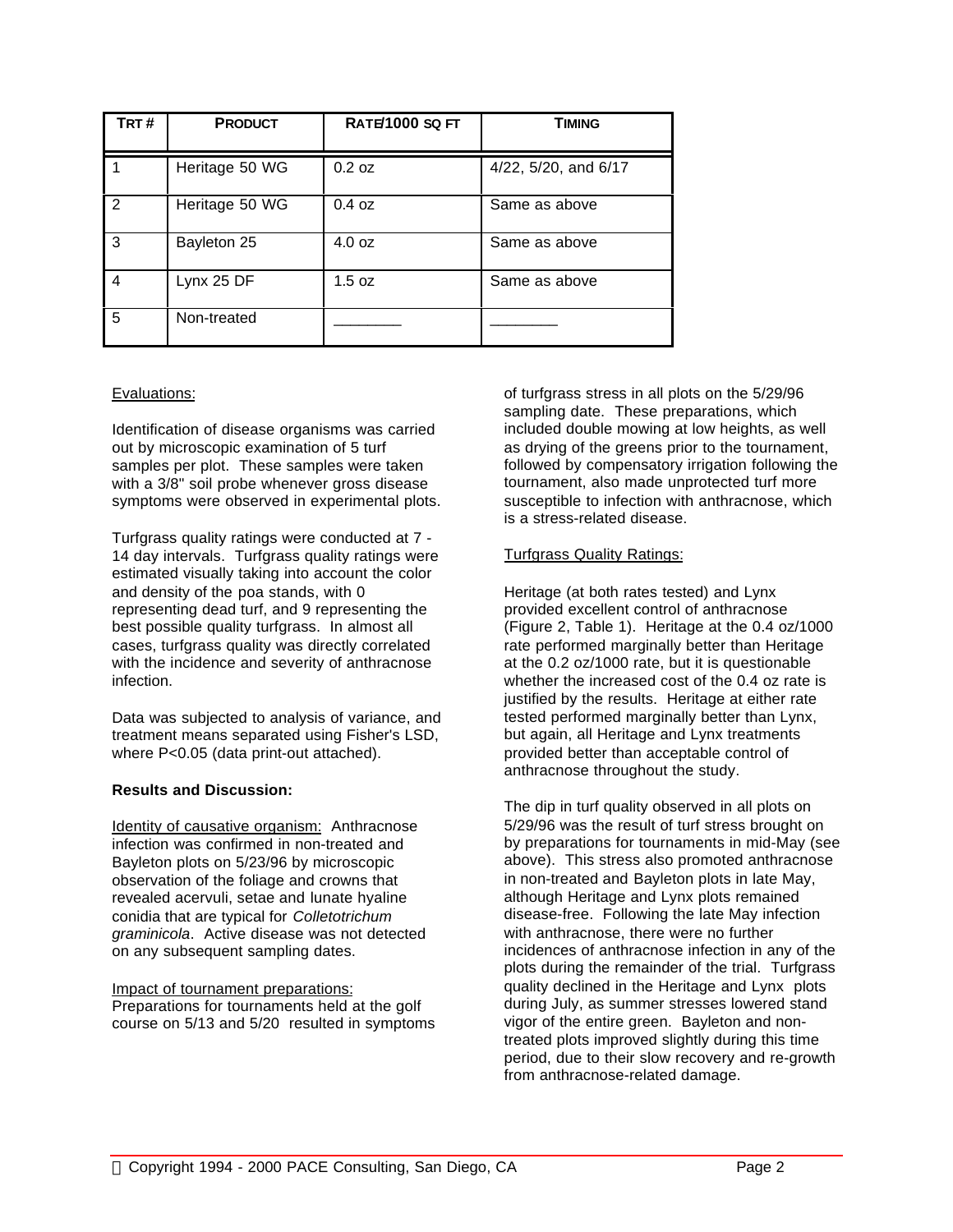Figure 2. Mean turfgrass quality ratings, where  $0 =$  dead turf and  $9 =$  highest quality turf possible. On each date, values followed by the same letter are not significantly different (Fisher's LSD, p<0.05). Turfgrass quality is directly related to the level of anthracnose control achieved.



Table 1. Mean turfgrass quality ratings, where  $0 =$  dead turf and  $9 =$  highest quality turf possible. Reading vertically on each date, values followed by the same letter are not significantly different (Fisher's LSD, p<0.05). Turfgrass quality is directly related to the level of anthracnose control achieved.

| <b>PRODUCT</b> | <b>RATE/1000</b> | 5/22/96          | 5/29/96          | 6/3/96           | 6/17/96          | 7/1/96           | 7/29/96          |
|----------------|------------------|------------------|------------------|------------------|------------------|------------------|------------------|
| Heritage 50 WG | $0.2$ oz         | 9.0a             | 7.7ab            | 8.3a             | 8.8 a            | 7.0a             | 6.5a             |
| Heritage 50 WG | $0.4$ oz         | 9.0a             | 8.3a             | 8.8a             | 9.0a             | 7.0a             | 6.8a             |
| Bayleton 25    | 4.0 oz           | 7.3 <sub>b</sub> | 4.0 <sub>c</sub> | 5.5 <sub>b</sub> | 5.7 <sub>b</sub> | 5.0 <sub>b</sub> | 5.7 b            |
| Lynx 25 DF     | 1.5 oz           | 9.0a             | 7.0 <sub>b</sub> | 8.0a             | 9.0a             | 6.7 a            | 6.8 a            |
| Non-treated    |                  | 6.7 c            | 4.3c             | 5.0 <sub>b</sub> | 4.7c             | 5.0 <sub>b</sub> | 6.0 <sub>b</sub> |